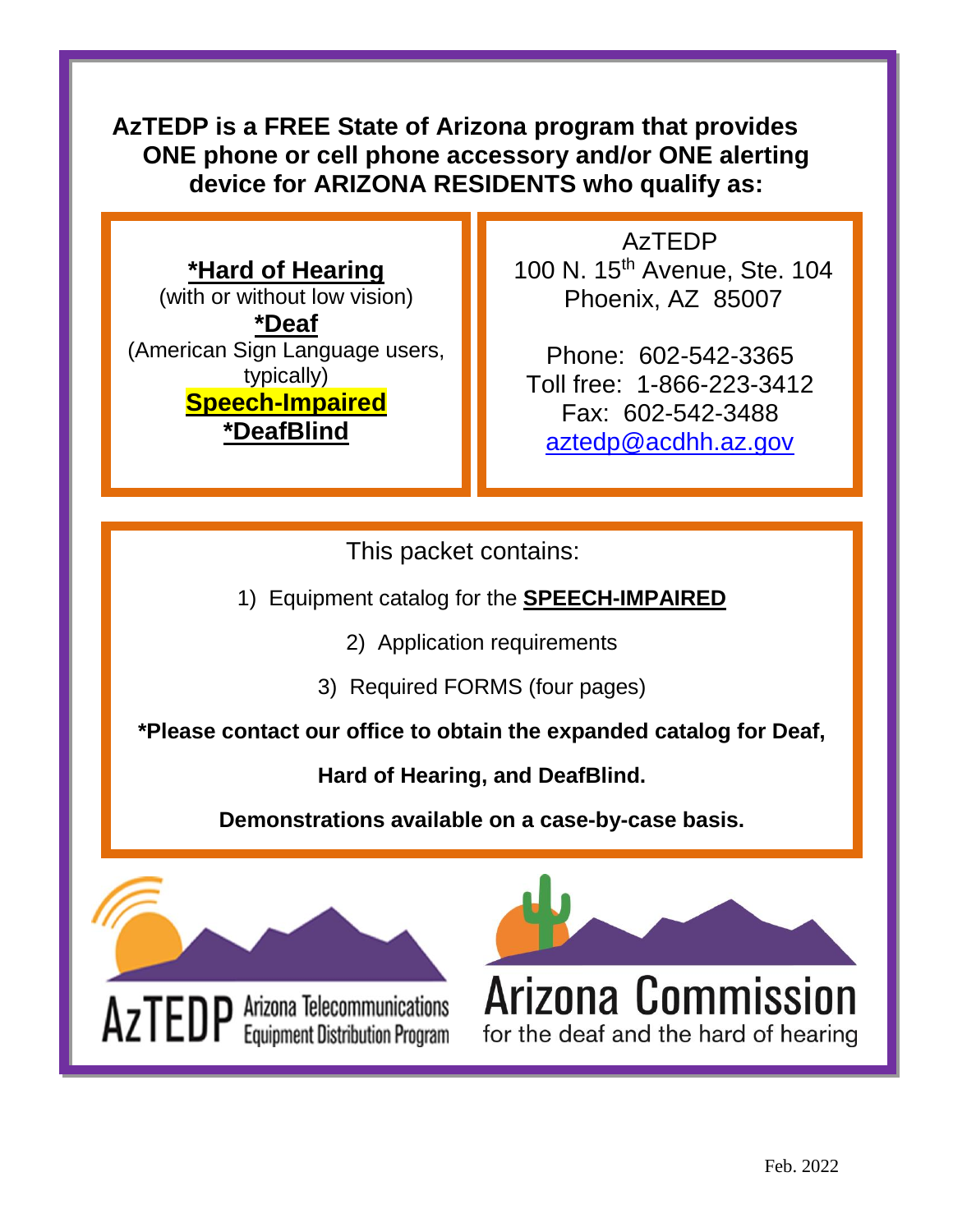# **Speech-impaired model choices**

#### **Provox® TruTone® EMOTE®**

An electrolarynx is often used right after surgery, before healing enough to speak with a voice prosthesis. Many also choose to use an electrolarynx as a backup, or a temporary means of communication.

Simple and easy to use

- Intuitive adjustments, no tools needed
- Easy-set modes for push-button simplicity
- Quick and easy monotone modes
- Allows changes in voice volume
- The exclusive *Emotion™ Button* is easy to use, resulting in more natural expression
- Up to one-month battery life and USB charging
- Charges just like your phone
- Most users experience 25-35 days between charges
- Good speech intelligibility
- Comfortable and ergonomic hourglass design

**The only Drop & Soak ® Warranty.** Even the battery has a 3-year warranty!

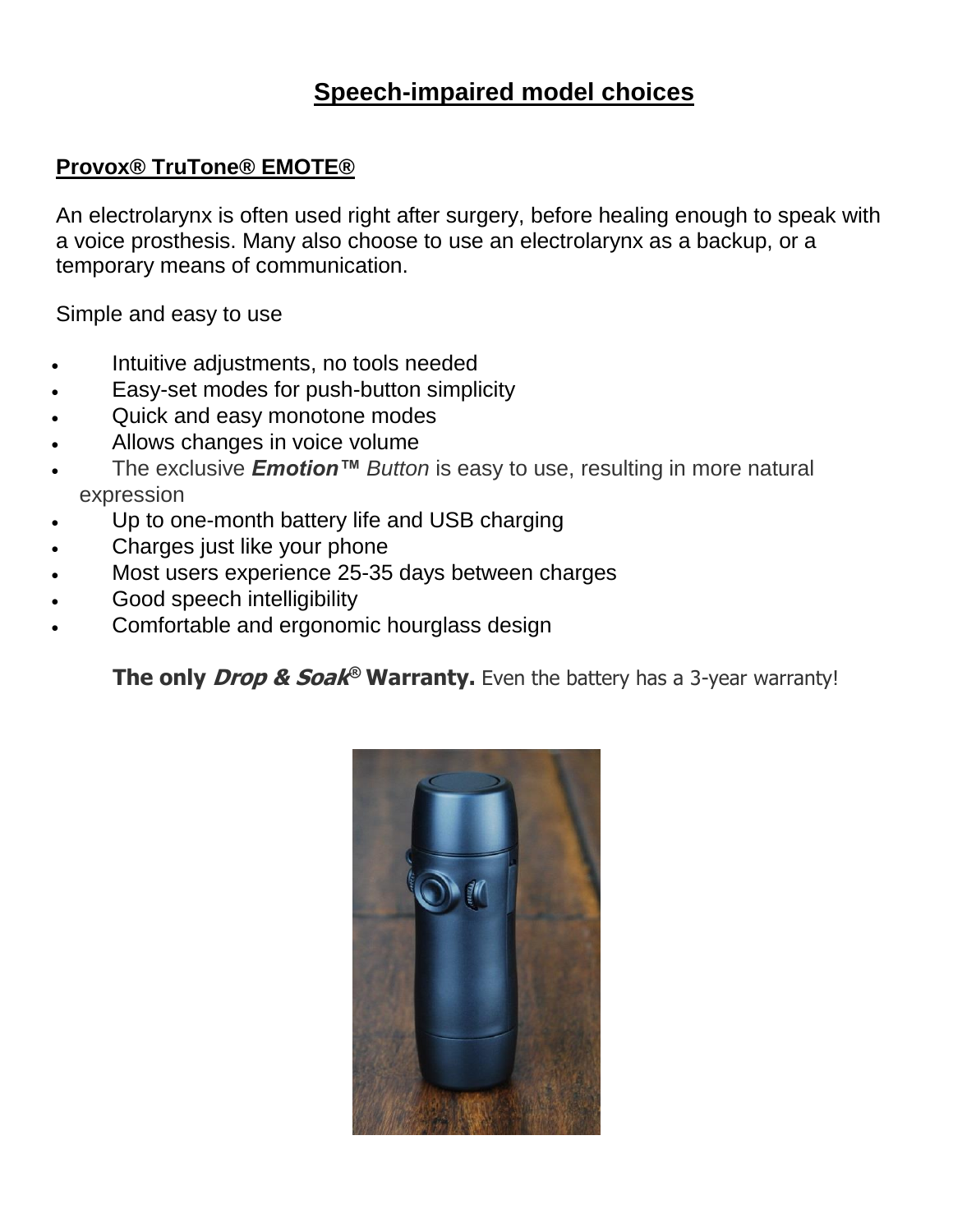#### Zygo Wireless Voice Amplifier *w/ High Performance Headset Microphone*

The Zygo™ Voice Amplifier is a high volume, low feedback personal voice amplifier that is great for anyone who has a weak voice.

The Zygo™ is also the perfect way to boost your voice if you speak with esophageal or TEP (Tracheoesophageal Puncture) speech.

- Great for personal conversations or small groups
- More compact than other waistband amplifiers
- Conveniently straps around your waist, or slings over the shoulder
- Filters out unwanted sound
- Improves perceived voice quality
- For use with a headset microphone (included)
- Uses AA rechargeable batteries (included)
- Convenient AC adapter charges batteries when not in use

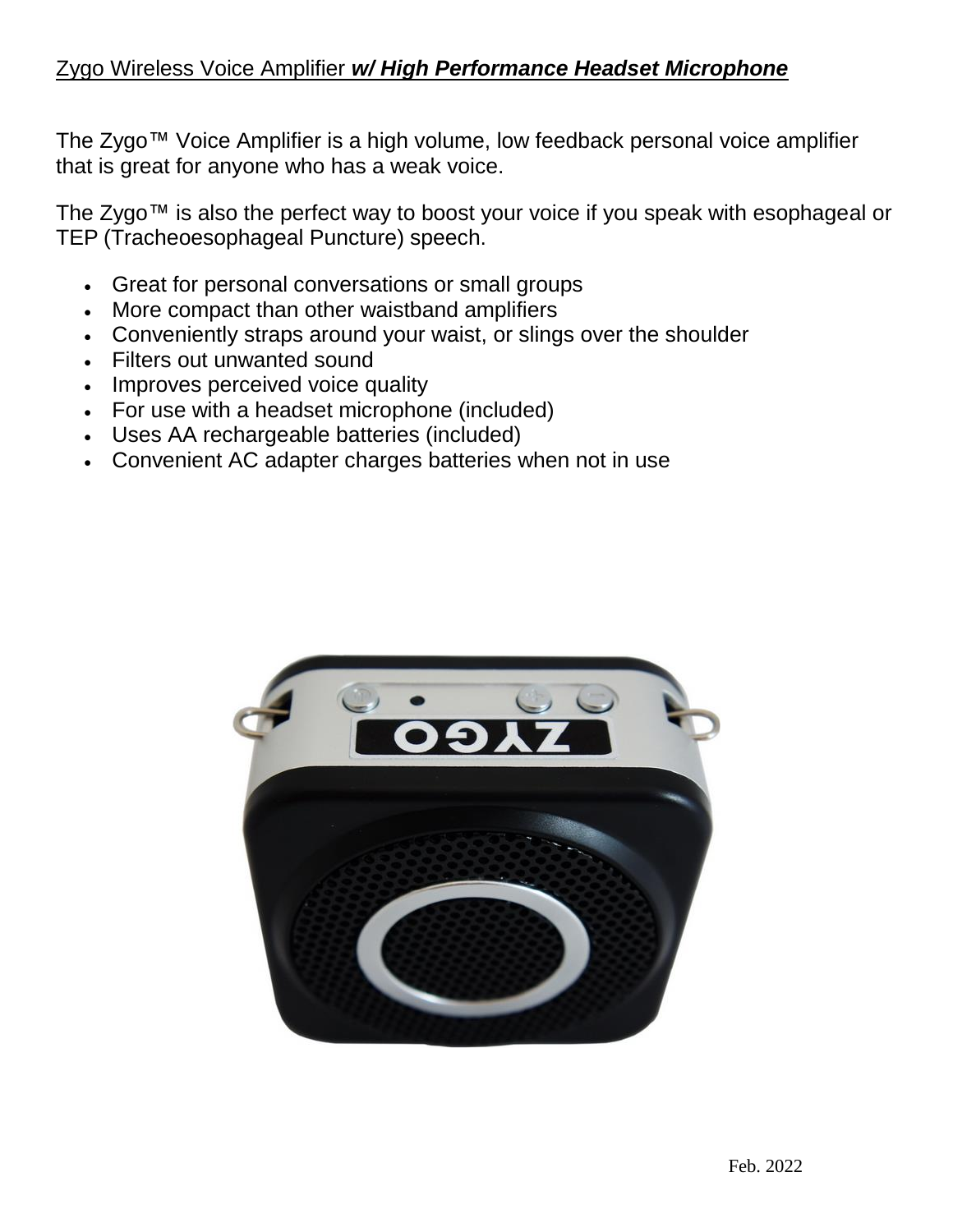### **Casa Futura Telephone Fluency System**

Altered Auditory Feedback (AAF)

- Delayed auditory feedback (DAF) immediately reduces stuttering about 70% at normal speaking rates without training, mental effort, or abnormal-sounding or abnormally slow speech. 55% carryover fluency after removing the device, without speech therapy. With speech therapy, DAF can induce a slower speaking rate with stretched vowels to make even severe stutterers nearly 100% fluent.
- Pitch-shifting frequency-shifted auditory feedback (FAF) immediately reduces stuttering about 70% at normal speaking rates and induces speech motor changes in stutterers. Combining DAF and FAF increases effectiveness.

Headsets and Earsets: The Basic Fluency System works with all standard headphones and microphones.

o The Logitech H110 full-size headset gives you the best sound quality and maximizes the SmallTalk's effectiveness. By using the full-size headset on telephone calls, in speech therapy, and in stressful conversations such as public speaking, you'll maximize carryover fluency and not need to use the device for lower-stress conversations.

A Plantronics MX100S binaural (two ear) wired iPod-style ear set is included. Any other standard wired ear set can be used.

- *Telephone Interface*
- The Basic Fluency System plugs into telephones. You hear your voice and the caller's voice in both ears; the caller hears your normal voice. Leave your Basic Fluency System plugged into your telephone and practice speech therapy on

every call. Many states provide the Basic Fluency System free to qualified residents who stutter.

• The Basic Fluency System can be used with cellphones. Older cellphones with a standard 2.5mm threeconductor ear set jack plug directly into the Basic Fluency System. Newer cellphones with other ear set jacks, such as the 3.5mm four-conductor jack on iPhones and other smartphones, require an adapter. Adapters are easily available for all types of cellphones.

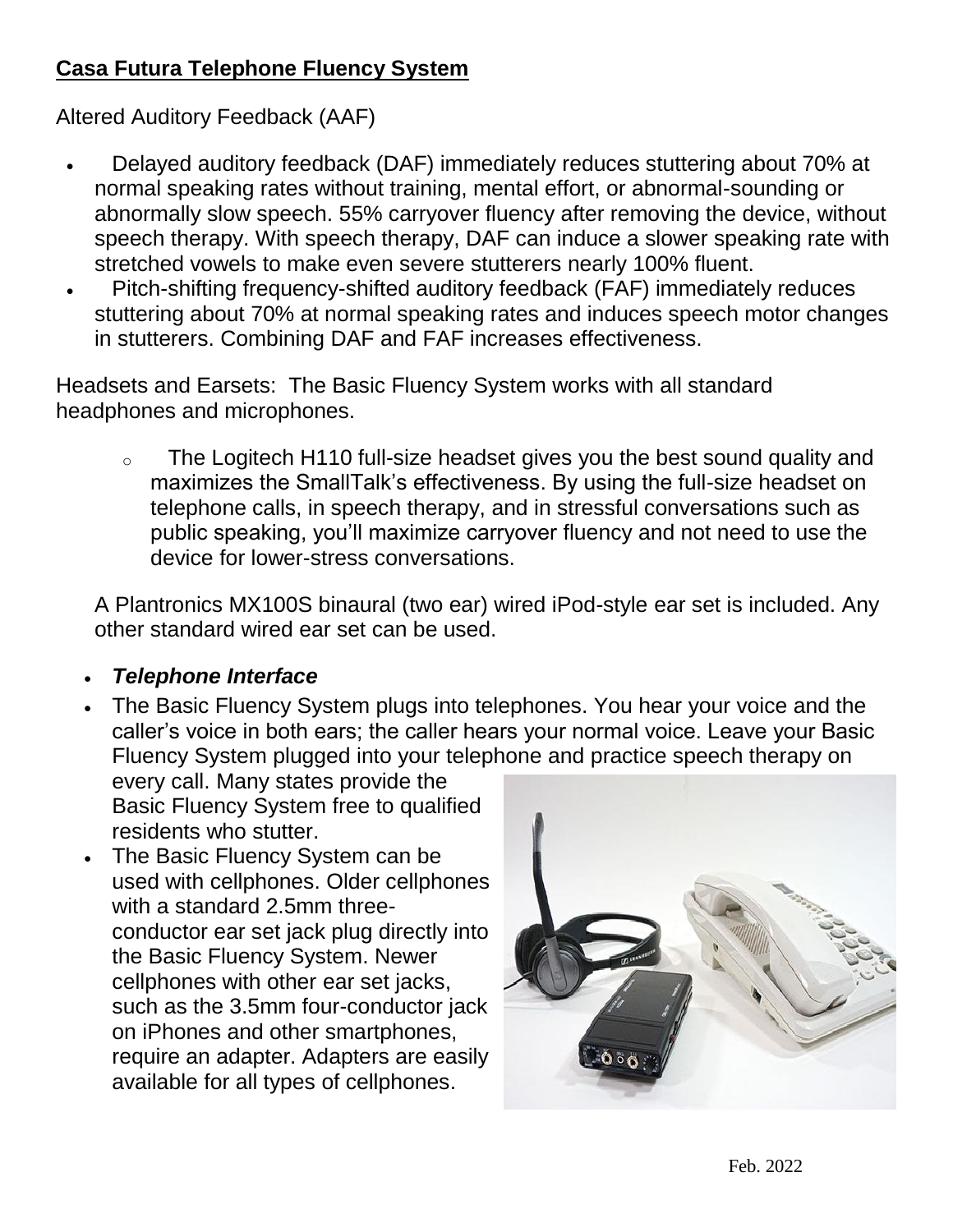#### **Other options for those with speech impairment (with normal hearing)**

#### HEARING CARRY OVER WITH A TTY

*(for people with no or unintelligible speech, normal hearing and a traditional home phone line)*

There are a variety of methods to utilize any combination of TTY, telephone*,*  speakerphone, or speakers for Hearing Carry Over (HCO). Please contact our office for consultation.



**Ultratec 4425A TTY**

For those that prefer a Smartphone option, please see below.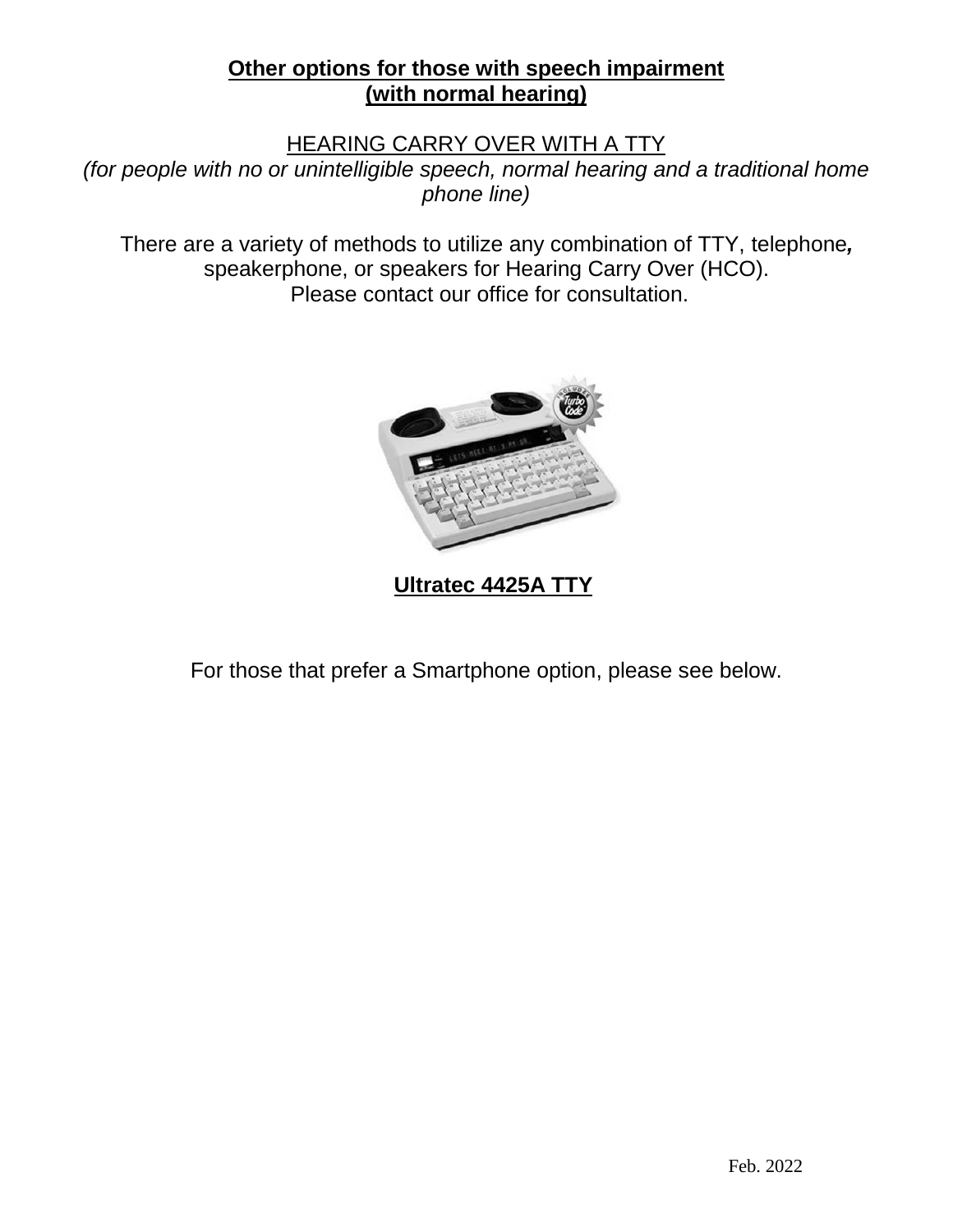Internet Protocol Relay service is available those with speech impairment to make telephone calls from their Smartphone or tablet. Please take a look at [www.sprintip.com](http://www.sprintip.com/) for further information.

You may also contact Vicki Thompson at 1-866-223-3412 or 602-542-3488 (fax) or email [V.Thompson@acdhh.az.gov](mailto:V.Thompson@acdhh.az.gov) for consultation.

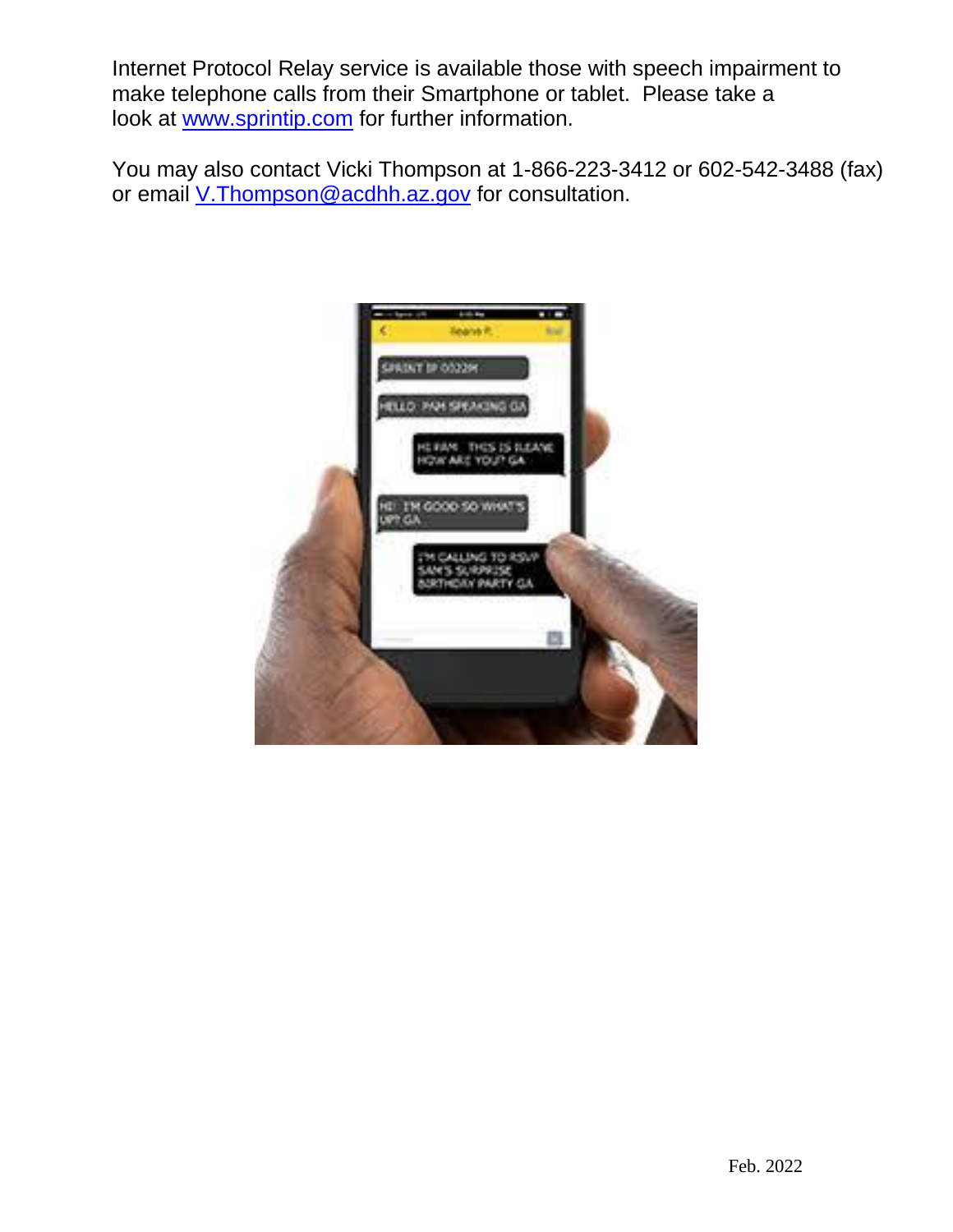# **Application Requirements:**

Just follow the steps to ensure quick processing

# **Step #1: Complete the Application FORM:**

Part A: 1) Complete the application, sign where it says "applicant signature" 2) Write in your equipment model choice(s). Contact us if needed.

Part B: This can be completed as "contact only" if friend/family is helping the applicant. If someone is truly acting on behalf of the applicant, please see form.

Part C: This portion MUST be completed and SIGNED by your PROFESSIONAL.

# **Step #2: Sign the Conditions of Acceptance FORM: Read, sign and date.**

#### **Step #3: Statement of U.S. Citizenship/Alien Status for State Benefits FORM: You must submit photocopied proof that you (CURRENT NAME) are a U.S. Citizen.**

- Complete every blank on the citizenship form
- Check the box of which kind of photocopied documentation you are submitting for citizenship.
- Sign and date page two.
- **Provide a photocopy** of the document(s) that prove you (*current name*) are a legal resident of the U.S.A. **The most common proofs of CITIZENSHIP are:** U.S. Passport with current name *or* U.S. Birth Certificate. If using Birth Certificate and last name has changed, (typically upon marriage) see below.

**Notice: Last name change(s) for women are the most common challenges in proving United States Citizenship and Identity:** Women who are using their Birth Certificate with their MAIDEN name for proof of U.S Citizenship, and have taken a spouse's last name upon marriage(s), must provide marriage certificate(s) that prove sequential name change(s). How many times have you changed your name since your U.S.A. birth? Last name changes affect citizenship and identity.

Last name at birth -----------→-----------→-----------last name now?

## **Step #4: Proof the applicant lives in Arizona:**

**Provide photocopy** of any **ONE** document of an official nature indicating the applicant's name and current **physical AZ address**:

- AZ Driver's License / State ID
- Utility bill in applicant's name
- Letter from assisted living facility stating residency
- Anything of a formal nature to verify name/address

**If you do not complete the application and submit photocopied documentation as instructed, the application will be returned to you with a pending information letter.** 



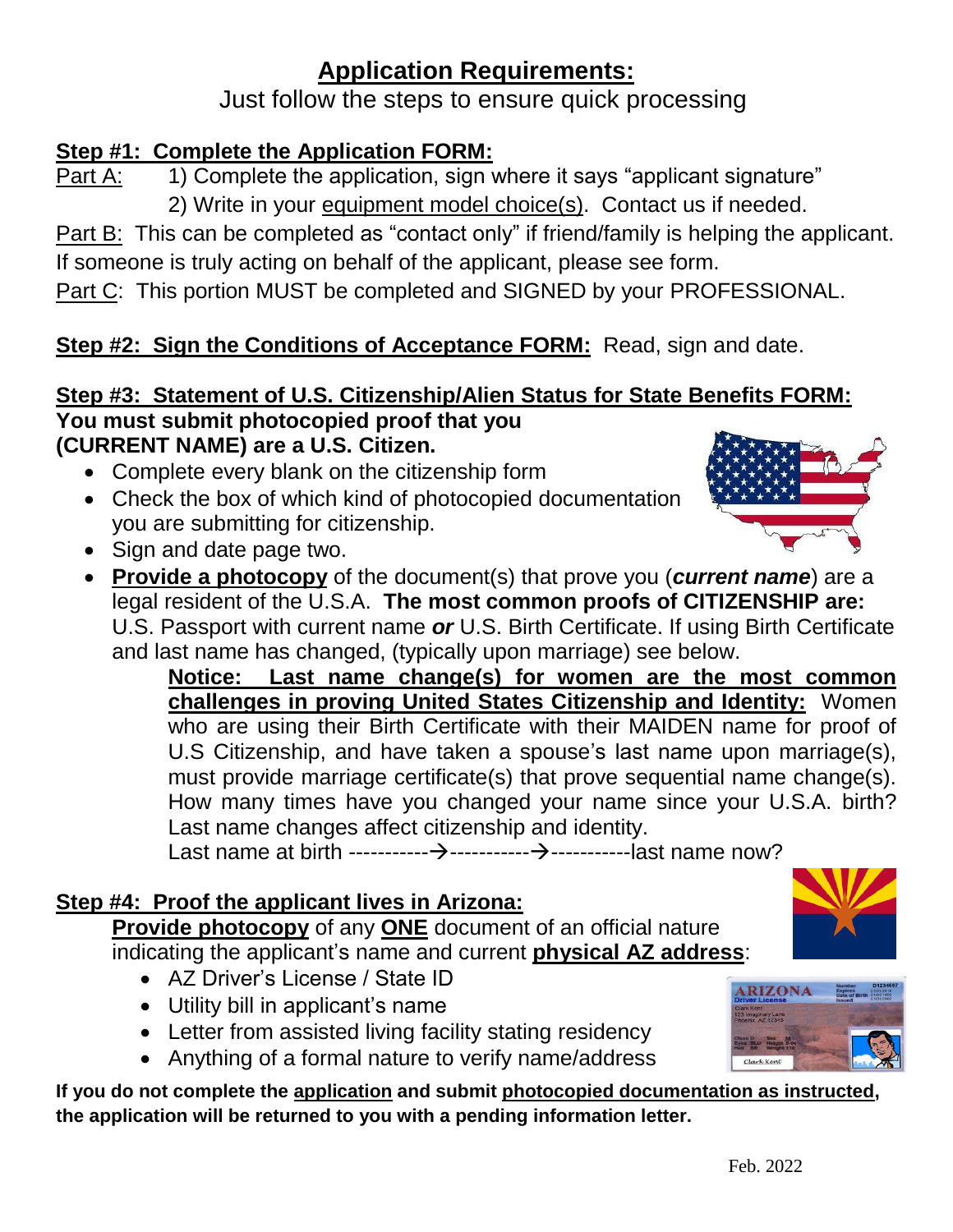

#### **AZTEDP APPLICATION - INFO ALSO AT WWW.ACDHH.ORG**

**Mail ALL application materials to:**

**AzTEDP, 100 N. 15th Ave. Suite 104, Phoenix, AZ 85007**

| $\mathsf{H}\mathsf{Z}$ I $\mathsf{E}\mathsf{U}\mathsf{\Gamma}$ Equipment Distribution Program                                                                                                          |                                                                                                                        |               |              | Ph: 602-542-3365 or toll free 1-866-223-3412 (V/TTY) aztedp@acdhh.az.gov                                                                                                     |                               |  |
|--------------------------------------------------------------------------------------------------------------------------------------------------------------------------------------------------------|------------------------------------------------------------------------------------------------------------------------|---------------|--------------|------------------------------------------------------------------------------------------------------------------------------------------------------------------------------|-------------------------------|--|
| <b>APPLICANT</b> - AzTEDP is available for demonstrations                                                                                                                                              |                                                                                                                        | www.ACDHH.org | PART A       |                                                                                                                                                                              |                               |  |
|                                                                                                                                                                                                        |                                                                                                                        |               |              |                                                                                                                                                                              |                               |  |
| <b>First</b><br>Last Name                                                                                                                                                                              |                                                                                                                        | Middle        | Maiden       |                                                                                                                                                                              | Date of Birth: mm/dd/yyyy     |  |
|                                                                                                                                                                                                        |                                                                                                                        |               |              | Arizona                                                                                                                                                                      |                               |  |
| <b>Address</b>                                                                                                                                                                                         | Apt. $#$                                                                                                               | City          |              | <b>State</b>                                                                                                                                                                 | Zip Code                      |  |
|                                                                                                                                                                                                        |                                                                                                                        |               | Email:       |                                                                                                                                                                              |                               |  |
| Home phone #                                                                                                                                                                                           | Cell phone #                                                                                                           |               |              |                                                                                                                                                                              |                               |  |
| Mailing Address (if different from above)                                                                                                                                                              |                                                                                                                        |               | City         |                                                                                                                                                                              | Zip Code                      |  |
|                                                                                                                                                                                                        |                                                                                                                        |               |              | Note: Applicants younger than 18 must have a Parent or Legal Guardian complete                                                                                               |                               |  |
| <b>Applicant Signature</b>                                                                                                                                                                             | Date                                                                                                                   |               |              | and sign Part B. Adults who have a P.O.A. may choose to do the same.                                                                                                         |                               |  |
|                                                                                                                                                                                                        | Model choice: ________________<br>Alerting model choice (if needed):                                                   |               |              |                                                                                                                                                                              |                               |  |
| PARENT / LEGAL GUARDIAN / P.O.A./HELPER/FRIEND                                                                                                                                                         |                                                                                                                        |               |              |                                                                                                                                                                              | PART B (IF NECESSARY)         |  |
|                                                                                                                                                                                                        |                                                                                                                        |               |              |                                                                                                                                                                              |                               |  |
| Last Name (print)                                                                                                                                                                                      | First<br>Middle                                                                                                        |               |              | Relationship: Parent Legal Guardian helper/friend<br>(please attach P.O.A. if applicable)                                                                                    |                               |  |
|                                                                                                                                                                                                        |                                                                                                                        |               |              |                                                                                                                                                                              |                               |  |
| Address (print)                                                                                                                                                                                        | Apt. #                                                                                                                 | City          | <b>State</b> |                                                                                                                                                                              | Zip Code                      |  |
|                                                                                                                                                                                                        |                                                                                                                        | Email:        |              | $^\circledR$                                                                                                                                                                 |                               |  |
| Phone                                                                                                                                                                                                  |                                                                                                                        |               |              |                                                                                                                                                                              |                               |  |
| On behalf of applicant (IF NECESSARY)                                                                                                                                                                  |                                                                                                                        |               |              | Note: As established in the Conditions of Acceptance, Parent or Legal Guardian listed herein is<br>responsible for all equipment provided under the terms of this agreement. |                               |  |
| <b>CERTIFYING PROFESSIONAL: A PROFESSIONAL must COMPLETE and SIGN this portion.</b>                                                                                                                    |                                                                                                                        |               |              |                                                                                                                                                                              | <b>PART C</b>                 |  |
|                                                                                                                                                                                                        |                                                                                                                        |               |              |                                                                                                                                                                              |                               |  |
| I certify that the above-named person has the disability marked below and a need for accessible<br>phone. I attest to my qualification as a person authorized to certify need as defined by R9-26-203. |                                                                                                                        |               |              |                                                                                                                                                                              |                               |  |
| <b>I</b> am licensed to practice as $a(n)$ : (Circle one) Physician Assistant                                                                                                                          |                                                                                                                        |               |              |                                                                                                                                                                              | <b>Dispensing Audiologist</b> |  |
| <b>Doctor</b>                                                                                                                                                                                          | <b>Audiologist Hearing Aid Dispenser</b>                                                                               |               |              | <b>Nurse Practitioner</b>                                                                                                                                                    |                               |  |
|                                                                                                                                                                                                        |                                                                                                                        |               |              | Speech-Language Pathologist Rehabilitation Counselor (must have CRC)                                                                                                         |                               |  |
| within the State of Arizona, as evidenced by my professional license #: ____________________________                                                                                                   |                                                                                                                        |               |              |                                                                                                                                                                              |                               |  |
|                                                                                                                                                                                                        |                                                                                                                        |               |              |                                                                                                                                                                              |                               |  |
|                                                                                                                                                                                                        |                                                                                                                        |               |              |                                                                                                                                                                              |                               |  |
|                                                                                                                                                                                                        |                                                                                                                        |               |              |                                                                                                                                                                              |                               |  |
|                                                                                                                                                                                                        |                                                                                                                        |               |              |                                                                                                                                                                              |                               |  |
| As an Arizona Professional, I certify that the above-named Applicant (Part A) is:                                                                                                                      |                                                                                                                        |               |              |                                                                                                                                                                              |                               |  |
| <b>Hard of Hearing</b><br><b>DeafBlind</b><br><b>Deaf</b><br><b>Speech-Impaired</b>                                                                                                                    |                                                                                                                        |               |              |                                                                                                                                                                              |                               |  |
| therefore, has a need for accessible telephone equipment to the best of my knowledge.                                                                                                                  |                                                                                                                        |               |              |                                                                                                                                                                              |                               |  |
| X.                                                                                                                                                                                                     | <u> 1980 - Johann Barn, mars ann an t-Amhain ann an t-Amhain an t-Amhain an t-Amhain an t-Amhain an t-Amhain an t-</u> |               | DATE:        |                                                                                                                                                                              | Feb. 2022                     |  |
| <b>Signature of Certifying PROFESSIONAL required</b>                                                                                                                                                   |                                                                                                                        |               |              |                                                                                                                                                                              |                               |  |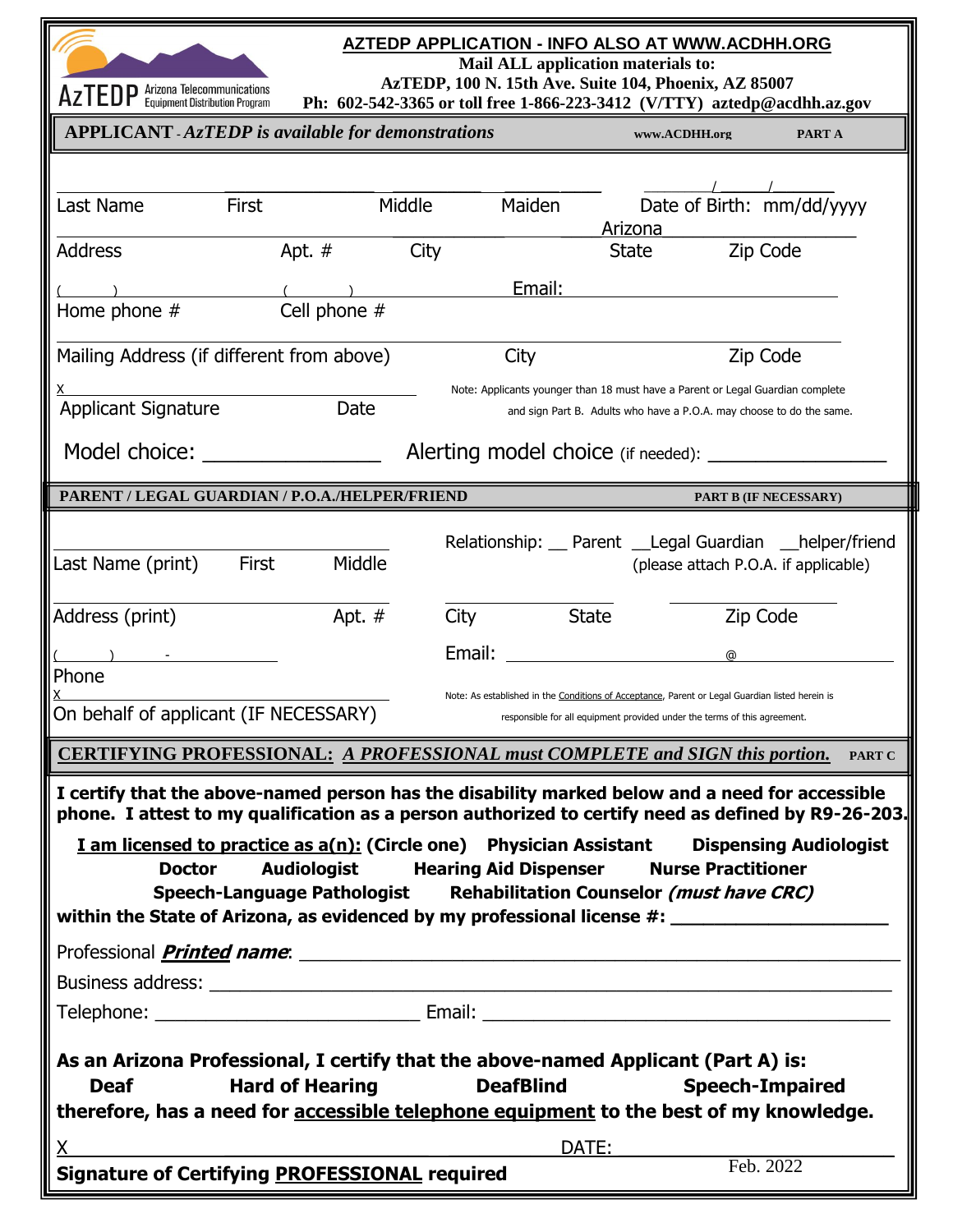#### **CONDITIONS OF ACCEPTANCE for the ARIZONA TELECOMMUNICATIONS EQUIPMENT DISTRIBUTION PROGRAM (AzTEDP)**



**Please READ and SIGN YOUR FULL NAME at the bottom** (Minors – under 18 years of age: a parent or a Guardian must sign on your behalf)*.* This form constitutes an agreement between you as a recipient of an AzTEDP voucher or loaner device(s) and the State of Arizona. Pursuant to Arizona Administrative Code R9-26-101 and R9-26-201 through R9-26-206, AzTEDP is responsible to ensure that all recipients of devices under this program understand and accept the following conditions. Please read carefully.

**Residency:** I am a resident of Arizona and am providing proof in the form of an Arizona ID **OR** utility bill in my name. In the event of non-use or death during this five-year period, the equipment must be returned to ACDHH/AzTEDP. I am also enclosing proof of my United States legal presence as described on the STATEMENT OF (U.S.) CITIZENSHIP AND ALIEN STATUS FOR STATE PUBLIC BENEFITS FORM.

**Property**: I understand that I am to keep the box, lines, & instruction manual in the event it may need to be serviced. VOUCHER equipment becomes my personal property at the end of the warranty period. At that time, I will be able to receive another voucher for a new device(s).

**Voucher:** I am eligible for one new VOUCHER device and/or one alerting device when warranty has expired for previous device(s). I understand AzTEDP buys one telephone and/or one alerting device for me upon previous device warranty expiration. I understand that CAPTEL is issued directly and will NEVER become my property.

**Damage, Repair, Loss, and Theft:** I am financially responsible for the loss of or damage to the device during my five-year period. I will inform AzTEDP if my device is lost or stolen and will report any theft of the Stateowned device to the police and submit a copy of the police report to AzTEDP. I will not be loaned another device until the report has been received, or payment made.

**Travel/ Move out of State:** I may take the device(s) out of the state for not more than ninety (90) days at a time. I must return voucher device(s) to AzTEDP within 90 days of moving out of the State of Arizona if during my five-year period.

**Change of Address:** I must notify AzTEDP within thirty (30) days of any change in my Arizona address and phone number.

**Liability:** I will not hold AzTEDP and the State of Arizona liable for any claims, damages, and/or expenses arising from the use or misuse of these device(s).

**Used equipment:** I MAY be issued a used loaner device at the discretion of the AzTEDP staff according to program operation, supply and demand. All devices have been cleaned and tested to ensure proper function. I will be responsible for plugging in the equipment. Demonstrations are available upon request.

| <b>Applicant Name: PRINTED</b> |  |
|--------------------------------|--|
|                                |  |

Applicant Signature: X and the set of the set of the set of the set of the set of the set of the set of the set of the set of the set of the set of the set of the set of the set of the set of the set of the set of the set

**Submit all forms and supporting documentation to: AzTEDP 100 N. 15th Ave. Suite 104, Phoenix, AZ 85007 [aztedp@acdhh.az.gov](mailto:aztedp@acdhh.az.gov) \* 1-866-223-3412 V/TTY \* (602) 542-3365 V/TTY**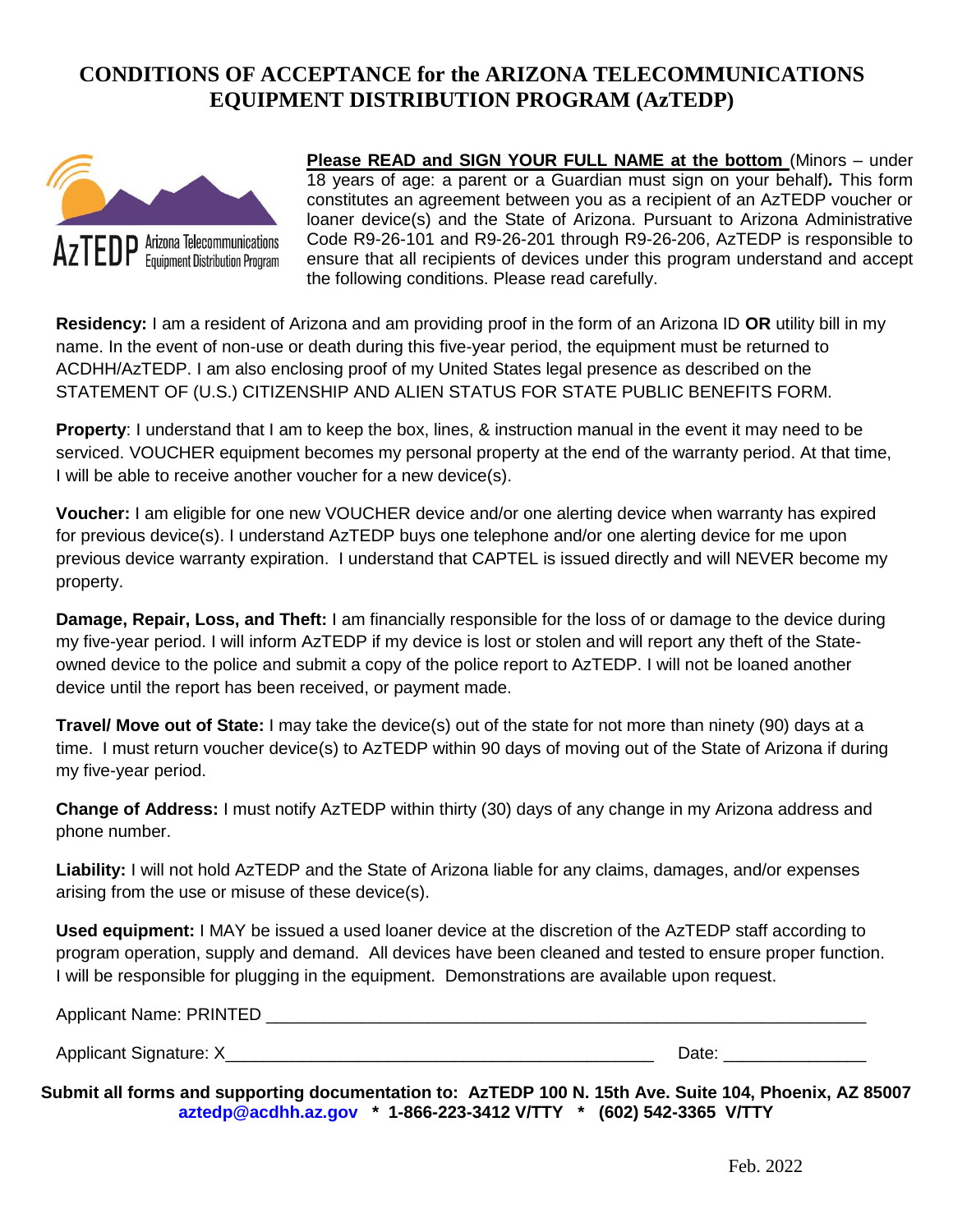# STATEMENT OF **UNITED STATES CITIZENSHIP** AND ALIEN STATUS FOR STATE PUBLIC BENEFITS

#### **The applicant must provide photocopied document(s) to prove UNITED STATES of AMERICA Citizenship/identity.**

**(PRINT CURRENT NAME OF APPLICANT) IS IN THE UNITED STATES LEGALLY. CITIZENSHIP OR NATIONAL STATUS IN THE CURRENT NAME OF THE APPLICANT MUST BE PROVEN. A LEGIBLE COPY OF AN APPROVED DOCUMENT DEMONSTRATING UNITED STATES CITIZENSHIP OR NATIONALITY OF THE APPLICANT (WITH APPLICABLE NAME CHANGE DOCUMENTATION) MUST BE SUBMITTED WITH APPLICATION. (If none of the below options apply, please contact our office.)**

**\_\_\_\_\_\_\_\_\_\_\_\_\_\_\_\_\_\_\_\_\_\_\_\_\_\_\_\_\_\_\_\_\_\_\_\_\_\_\_**

\_\_\_ First time AzTEDP applicant OR \_\_\_ Continuing AzTEDP client

Please CHECK below which PHOTOCOPIED document you will be submitting.

 $\Box$  1. BIRTH CERTIFICATE showing birth in one of the 50 states, or its territories;

Look at the BIRTH CERTIFICATE: If your name has changed (marriage, etc.), additional documentation is required to prove sequential name change(s) that lead to the applicant's **current name.**

- $\Box$  2. United States Passport; current or expired is accepted;
- 3. Report of birth abroad of a United States Citizen (FS-240);
- □ 4. Certificate of Birth (FS-545) or Certification of Report of Birth (DS-1350);
- $\Box$  5. Form N-561, Certificate of Citizenship;
	- 6. Form I-872, American Indian Card with statement identifying the bearer as a United States Citizen;
	- 7. Religious record recorded in one of the 50 states; (Baptism commonly used)
- 8. Evidence of civil service employment by U.S. government before June 1, 1976;





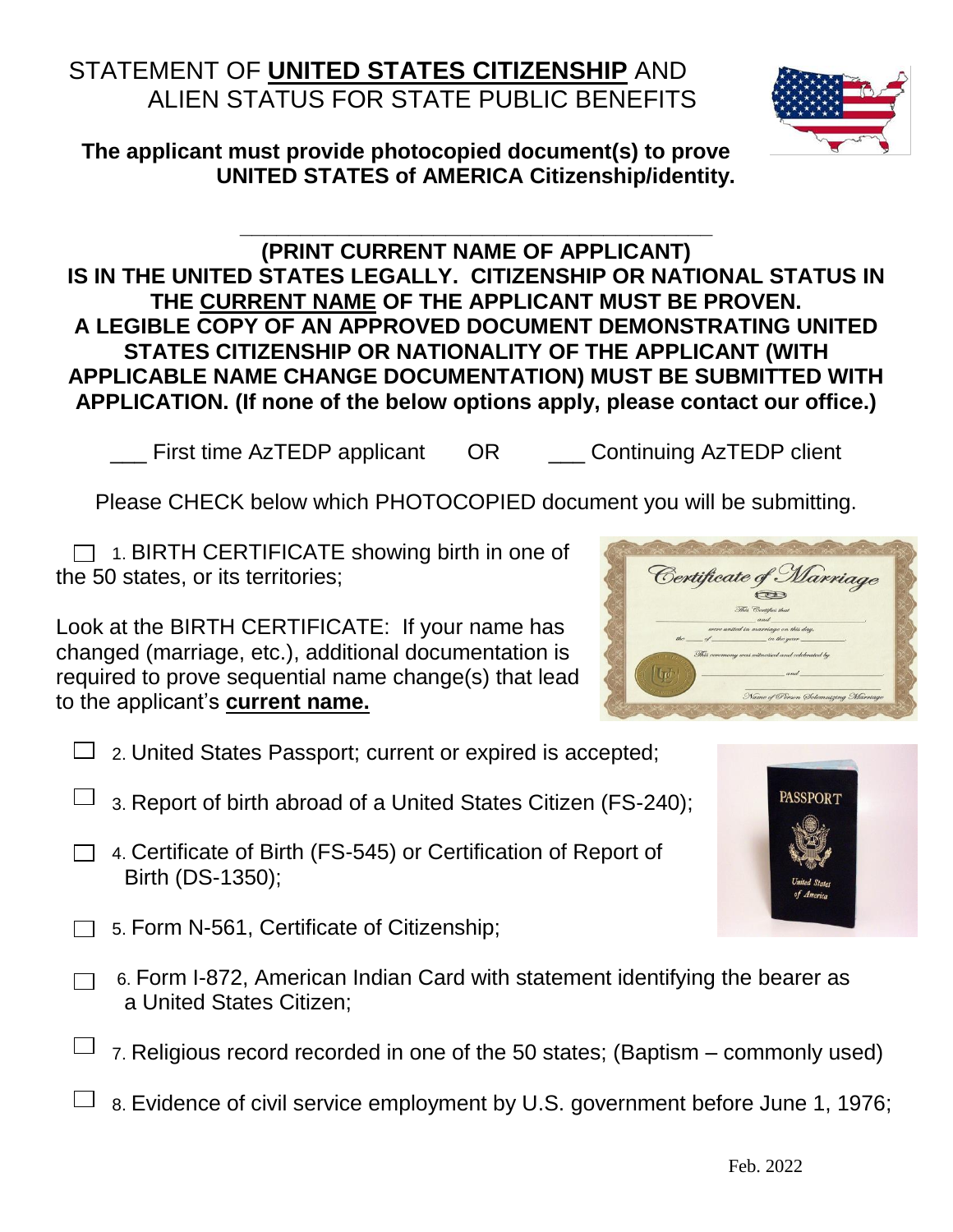- $\Box$  9. Early school records, showing the date of admission to the school, the applicant's date and United States place of birth, United States nationality or a United States place of birth, and applicant's date of birth or age;
- $\Box$  10. Adoption finalization papers showing the applicant's name and place of birth in one of the 50 states;
- $\Box$  11. Any other document that establishes a United States place of birth or otherwise indicates United States nationality (e.g. U.S. hospital record).



- **A.** Are you a born or naturalized citizen of the United States? Yes No
- **B.** If "**Yes**", what city, state and country where you born in?

|                          | $\mathbf{v}$ | COLINITOV     |
|--------------------------|--------------|---------------|
| $\overline{\phantom{a}}$ | .            | _ _ _ _ _ _ _ |

### *DECLARATION:*

I declare under penalty of perjury under the laws of the state of Arizona that the answers I have given are true and correct to the best of my knowledge.

X\_\_\_\_\_\_\_\_\_\_\_\_\_\_\_\_\_\_\_\_\_\_\_\_\_\_\_\_\_\_\_\_\_\_\_\_\_\_ \_\_\_\_\_\_\_\_\_\_\_\_\_\_\_\_\_\_ Applicant signature required Date

Please submit ALL completed application FORMS and photocopied documentation you have gathered per instructions to:

> AzTEDP 100 N. 15th Avenue, Suite 104 Phoenix, AZ 85007 Phoenix metro: 602-542-3365 Toll free: 1-866-223-3412 [aztedp@acdhh.az.gov](mailto:aztedp@acdhh.az.gov)

Please allow 2-4 weeks for processing of *COMPLETE* applications.

INCOMPLETE applications will be sent a "Pending Information" letter.